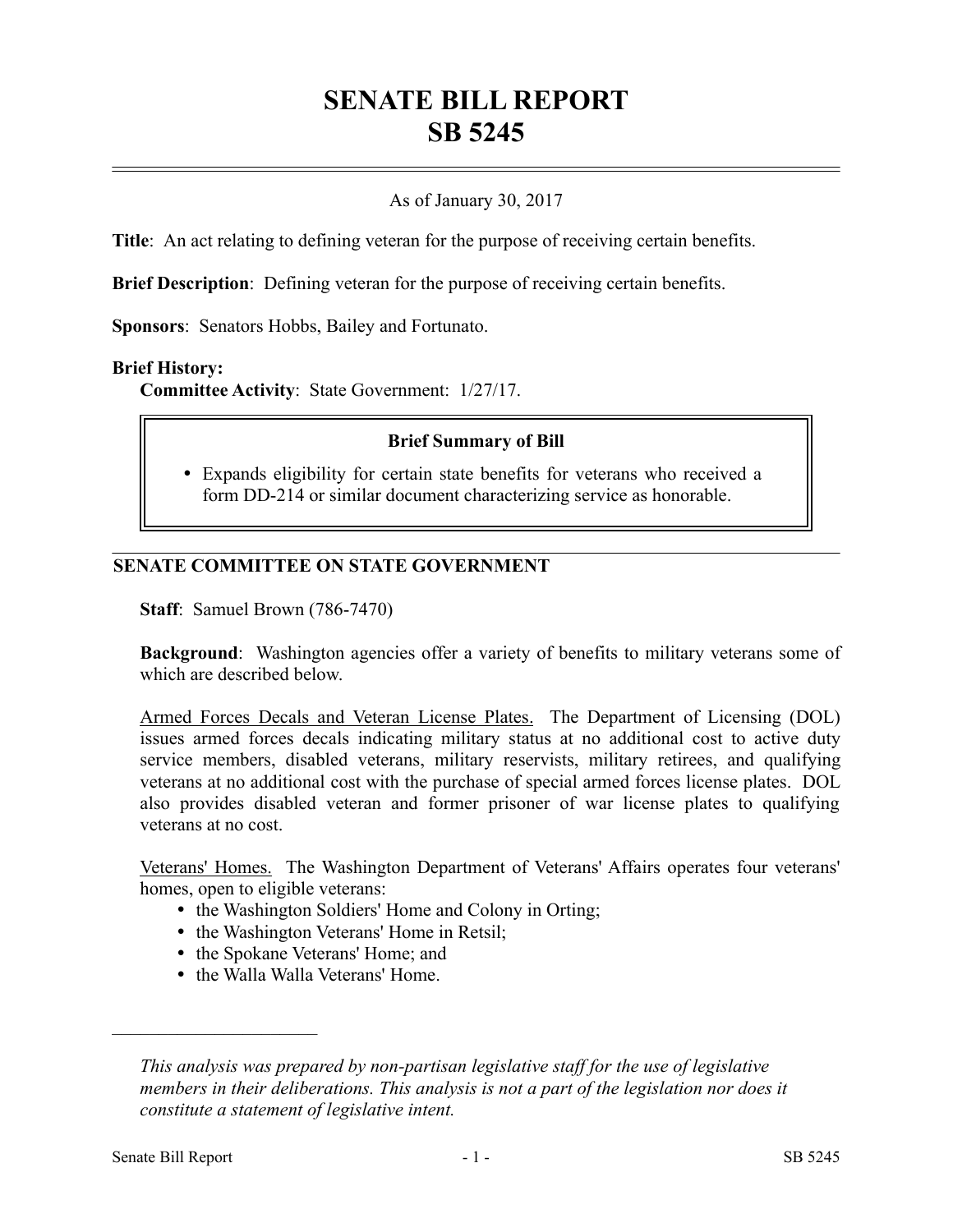Veterans' Preference in Civil Service. Competitive examinations for public employment or at private companies or agencies contracting with the state are on a 100-point scale. An eligible veteran receives an added percentage to their score based on the veteran's status. A veteran who served during a period of war or armed conflict and does not receive military retirement is eligible for a 10 percent increase. A veteran who did not serve during a period of war but is receiving military retirement benefits is eligible for a 5 percent increase. A veteran who is called to active military service from employment with the state is eligible for a 5 percent increase until the first promotion.

Down Payment Assistance. The Housing Finance Commission provides a program to assist eligible veterans with making the down payment and paying closing costs on the purchase of a first home or a home in a targeted area. Recipients must not exceed a localized maximum income and are eligible for a maximum loan of \$10,000.

Definition of Veteran. Statute sets forth the requirements to qualify for these veterans' benefits. A recipient must have fulfilled their service obligations and received an honorable or medical discharge, serving in at least one of the following capacities:

- As a member of any branch of the United States military, including the National Guard or reserves;
- As a member of the Women's Air Force Service Pilots;
- As a member of the reserves, National Guard, or Coast Guard who was called into federal service for at least 180 days;
- As a civil service crewmember aboard a transport service vessel during World War II;
- As a member of the Philippine armed forces/scouts during World War II; or
- As a merchant marine aboard a Department of Defense operated vessel during the Korean or Vietnam War who received a military commendation.

**Summary of Bill:** The bill as referred to committee not considered.

**Summary of Bill (Proposed Substitute)**: A veteran who received a form DD-214, or equivalent or successor paperwork, characterizing their service as honorable meets the definition of veteran for receiving the above-referenced state benefits.

**Appropriation**: None.

**Fiscal Note**: Available.

# **Creates Committee/Commission/Task Force that includes Legislative members**: No.

**Effective Date**: Ninety days after adjournment of session in which bill is passed.

**Staff Summary of Public Testimony on Proposed Substitute**: PRO: This bill will give transitioning service members still on active duty a leg up. A service member on terminal leave cannot use veteran status until they've actually separated from the military. This preserves the nature and character of the veteran requirements while making a significant impact on the futures of veterans applying for public service jobs. It distinguishes the functional end of military service from the formal end.